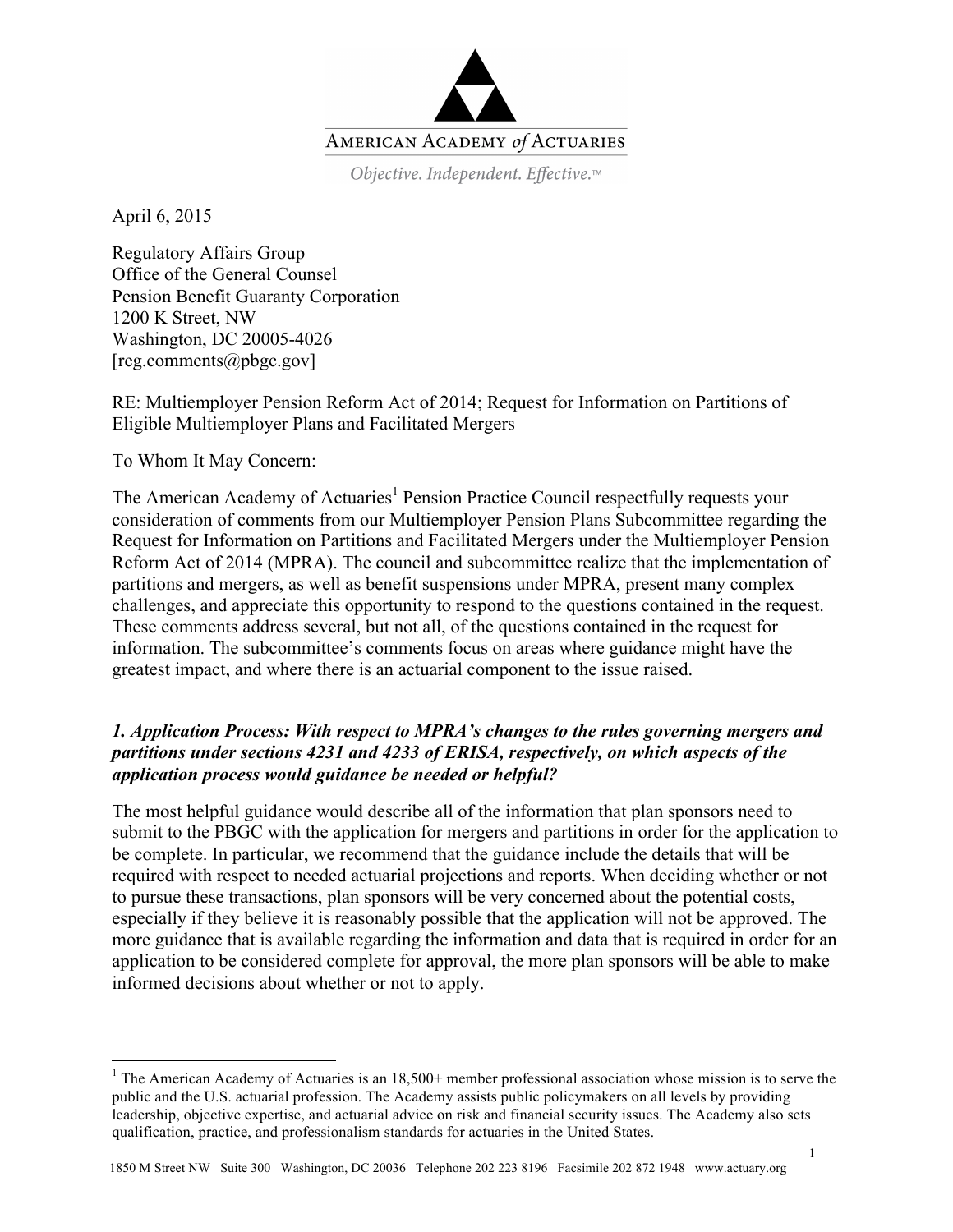It would also be helpful if the PBGC is able to provide, as best it can, its evaluation criteria for determining whether to consider and approve an application for partition or facilitated merger. Trustees are reluctant to commit resources that could otherwise be used to pay benefits in preparing lengthy and complex applications that are unlikely to get serious consideration.

*2. PBGC Determinations: With respect to a PBGC determination under section 4233(b)(3) that a partition is necessary for a plan to remain solvent, or in the case of a facilitated merger involving financial assistance under section 4231(e)(2)(B) that financial assistance is necessary for a merged plan to become or remain solvent:*

# • *What types of actuarial and plan administrative information and analysis are available to demonstrate that a partition or facilitated merger of the plan is necessary to remain solvent?*

In order to prepare the certifications and determinations that are necessary for the implementation of benefit suspensions, the actuary will need to have prepared projections of the plan assets both with and without the impact of the suspensions. In the case of a plan that is applying for partition, these projections will show that even with the application of maximum suspensions, the plan is not projected to avoid insolvency. This information and the supporting data, together with the documentation maintained by the plan sponsor that all reasonable measures have been taken to avoid insolvency, should provide much of what PBGC will need to evaluate whether the partition or facilitated merger is necessary for the plan to remain solvent.

# • *What issues arise in demonstrating solvency over an extended duration?*

Any single projection based on one set of assumptions is a weak forecast of the long-term future. A better picture of what the future may hold can be gained by stochastic modeling or doing sensitivity testing of one or more parameters. In long range projections of pension plans, the assumptions that might be tested include (depending on relevance and materiality): return on assets, projection of base units for anticipated contributions, retirement behavior (especially given the guarantee formula), and the new entrant profile for plans that have not been frozen or closed to future members (because the majority of active participants at the end of the projection will likely not be participants today).

The cost of the analysis and the resources available to plans are important considerations when determining the appropriate extent of sensitivity analysis. Although a particular approach may make sense for a large plan, a smaller plan might find the cost to be prohibitive. Requiring too extensive an analysis in all cases would be counterproductive if it discouraged plans that could benefit from these provisions from applying.

Regardless of the extent of sensitivity testing under deterministic projections or the use of stochastic projections, the duration of the projections needs to be sufficiently long to demonstrate *indefinite* solvency. Actuaries will prepare detailed projections up to the limits of their available tools, and then draw reasonable conclusions about the direction of projected funding levels beyond that point. Guidance could indicate that the detailed cash flow projections must extend sufficiently far to enable the actuary to reasonably conclude that the asset levels are expected to remain sufficient to pay benefits indefinitely beyond the projection period.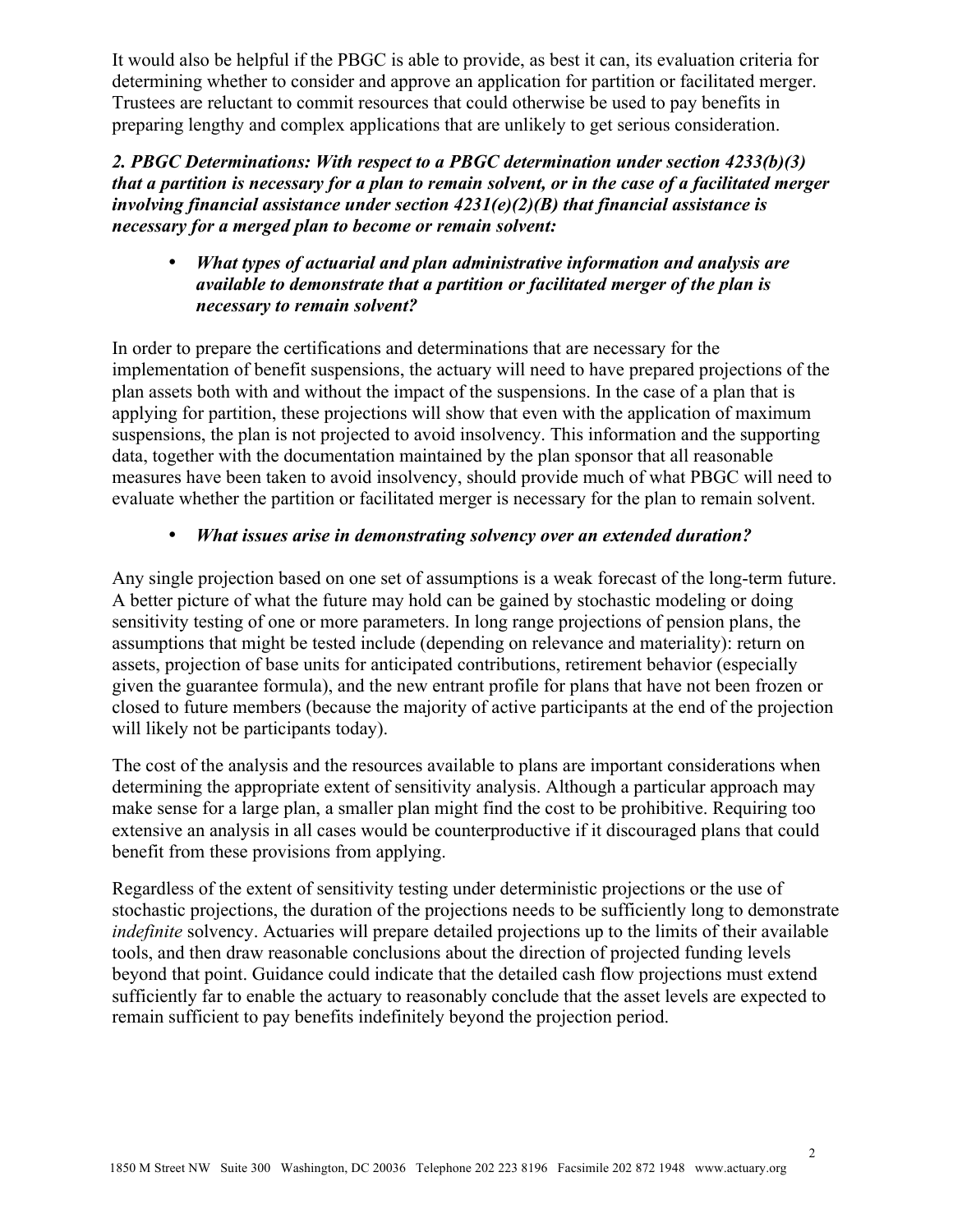### *3. Small Plans: What special concerns do small multiemployer plans and their sponsors have regarding partition and facilitated mergers?*

Small plans are very concerned about the actuarial, administrative and legal costs of providing information, obtaining agency approval and completing the statutory process for suspensions, partition and facilitated mergers. Some costs, such as mailing of notices and ballots, vary by number of participants. However, many other costs are similar, in dollar amounts, as for a large plan – but far more costly as a percentage of the remaining assets, cash flow and liabilities.

Small plans may be dominated by two or three competitor privately held employers whose continued participation in the plan are important drivers of when insolvency may occur. It is difficult to obtain information about the financial health of these employers because privately held employers typically do not disclose financial information, especially not to competitors.

*4. Concurrent Applications: What practical issues do plan sponsors and their professional advisors anticipate may arise in connection with a decision to submit combined applications for partition to PBGC under section 4233 of ERISA, and suspension of benefits to the Department of Treasury under section 432 of the Code? In responding to this question, consider the following:* 

- *Timing: With respect to an application for partition, PBGC is required to make a determination not later than 270 days after the application date (or, if later, the date such application was completed). With respect to an application for of benefits, the Treasury Secretary (in consultation with PBGC and the Secretary of Labor) is required to approve or deny an application within 225 days after submission.*
- *Effective Date: With respect to a concurrent application for partition and suspensions of benefits, the suspension of benefits may not take effect prior to the effective date of such partition.*
- *Solvency: Under section 4233(c), the amount to be transferred in a partition is the minimum amount of the plan's liabilities necessary for the plan to remain solvent. Section 432(e)(9)(D)(iv) of the Code provides that any suspensions of benefits, in the aggregate (and, if applicable, considered in combination with a partition of the plan under section 4233 of ERISA), shall be reasonably estimated to achieve, but not materially exceed, the level that is necessary to avoid insolvency.*

When designing a plan for benefit suspensions and partitions, the plan sponsor will rely on actuarial projections based on a planned or estimated effective dates for benefit suspensions and the partition. If the ultimate suspensions take effect later than the planned (or estimated) effective dates, the amount of the liabilities necessary to be transferred in a partition in order for the plan to remain solvent will increase. Therefore the PBGC's interests, as well as the participants' and the plan's interests, are best served for the suspension and approval process to proceed as expeditiously as possible. Approval and implementation prior to 270 days for partition and 225 days for both suspension and partition will reduce the expected long-term cost to the PBGC.

Regardless of the length of time approval takes for suspensions and partition, economic conditions and PBGC assumptions will change from application date to the approval dates, and actual implementation could differ from the proposed or estimated dates. Permitting or requiring updates to the plan's proposed suspension and partition actuarial projections will not eliminate this timing issue, as updates will always require time to prepare, and circumstances can change during this time.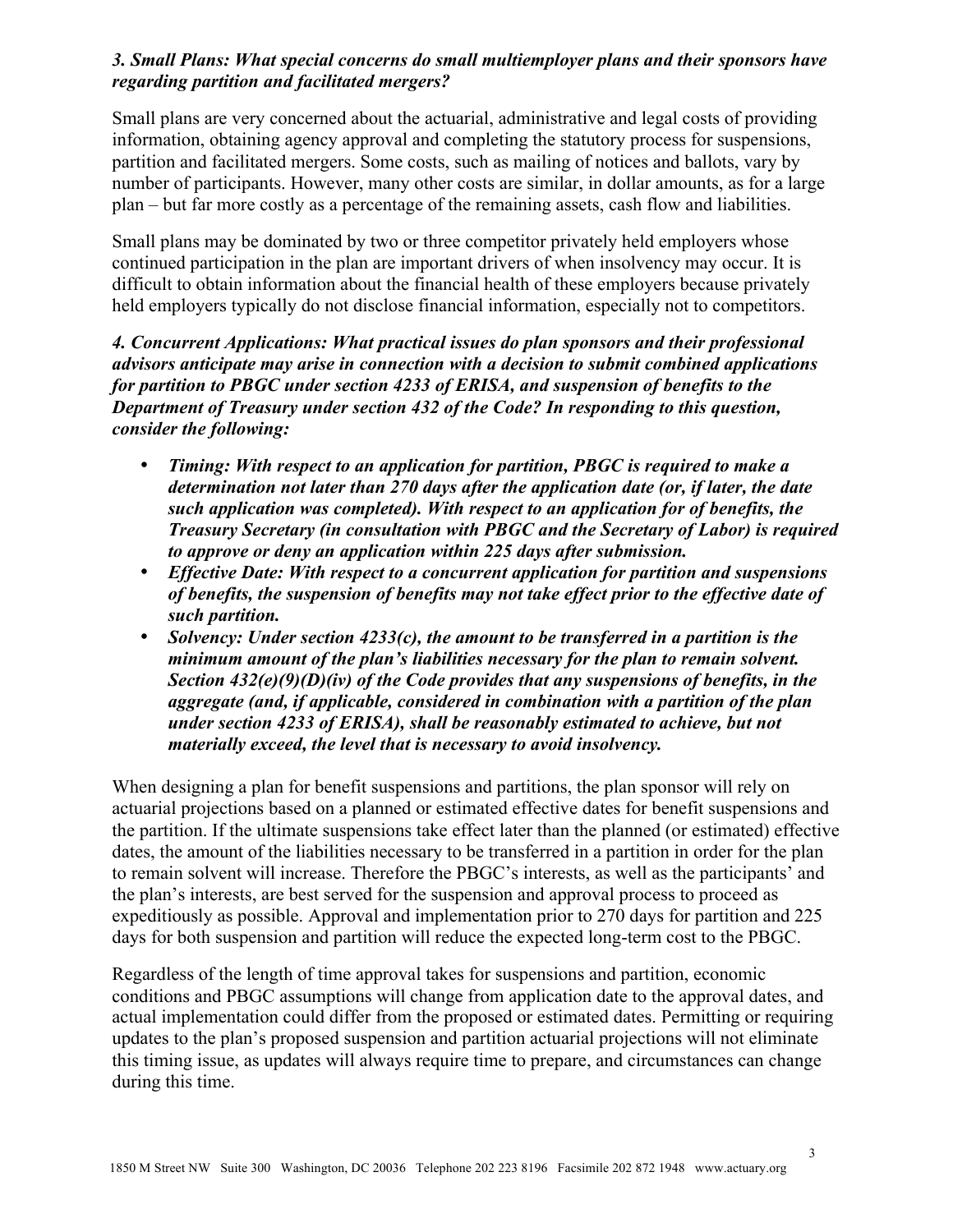Because of the importance of timely action, it is crucial that PBGC communicate openly and actively with Treasury when reviewing any application that requires a partition. A decision or issue that affects one application will necessarily have an effect on the other, so the process will be ineffective unless the oversight agencies communicate their findings to each other during the approval process. The ability of the PBGC to change the magnitude of the partition proposed in the partition application should help facilitate suspension approval. As the PBGC can condition partition upon suspension implementation, and suspensions may not take effect prior to the partition effective date, concurrent implementation of suspension and partition is practical, whether or not concurrent or combined applications are submitted. Consequently, coordination of the approvals is important, but requiring concurrent applications is unnecessary.

*5. Transferred Liabilities: Prior to MPRA, PBGC's partition order would provide for a transfer of no more than the non-forfeitable benefits directly attributable to service with the bankrupt employer and an equitable share of assets. In contrast, under section 4233(c), the partition order will provide for a transfer of the minimum amount of the plan's liabilities necessary for the plan to remain solvent. In addition, section 4233(e)(1) prescribes a continuing payment obligation that applies to the plan that was partitioned (the original plan).*

- *What types of actuarial and administrative information and data do multiemployer plans generally maintain that would allow PBGC to determine the minimum amount of the plan's liabilities necessary for the plan to remain solvent?*
- *What administrative or operational issues (e.g., recordkeeping, benefit processing, allocation of expenses) arise in connection with this change?*
- *Are there additional issues that arise with respect to the transfer of the plan's liabilities for particular groups of individuals?*

When a partition is needed, the application should first include projections of the plan assets that demonstrate that the plan is not projected to remain solvent even if maximum benefit suspensions are implemented. The application should also include projections that illustrate a proposed partition approach in which the plan remains solvent, including a statement of actuarial opinion to that effect, with disclosures as required by the applicable Actuarial Standards of Practice. PBGC's evaluation of the minimum partition amount necessary for the plan to remain solvent would begin with a review of these projections. The projections will include a description of all assumptions, methodologies, plan provisions and participant census data on which they are based. This information together, with the actual participant data used for the projections, would allow PBGC to test and validate the results of the projections, and if deemed necessary, evaluate partition approaches that differ from what was included in the application.

In the case of benefit suspensions that are not accompanied by a partition, the statute specifies that the suspensions should be reasonably expected to achieve, but not materially exceed, the level that is necessary to avoid insolvency. While the partition provisions do not include this language, it would be appropriate for the PBGC to use a similar standard when determining the minimum amount of transferred liabilities for the plan to remain solvent.

In the case of a partition, the PBGC has sole authority to decide whether or not the solvency criteria have been satisfied. As discussed above, the partition application process should include projections prepared by the plan actuary, but the purpose of these projections is to assist PBGC in reaching its own conclusion. To the extent that PBGC will evaluate the minimum transfer amount necessary for a plan to avoid insolvency using specific PBGC-set assumptions or actuarial principles, it important that guidance specify those PBGC assumptions or principles. This information will allow plan sponsors to prepare partition applications that provide maximum value to PBGC and will expedite the process to the greatest extent possible.